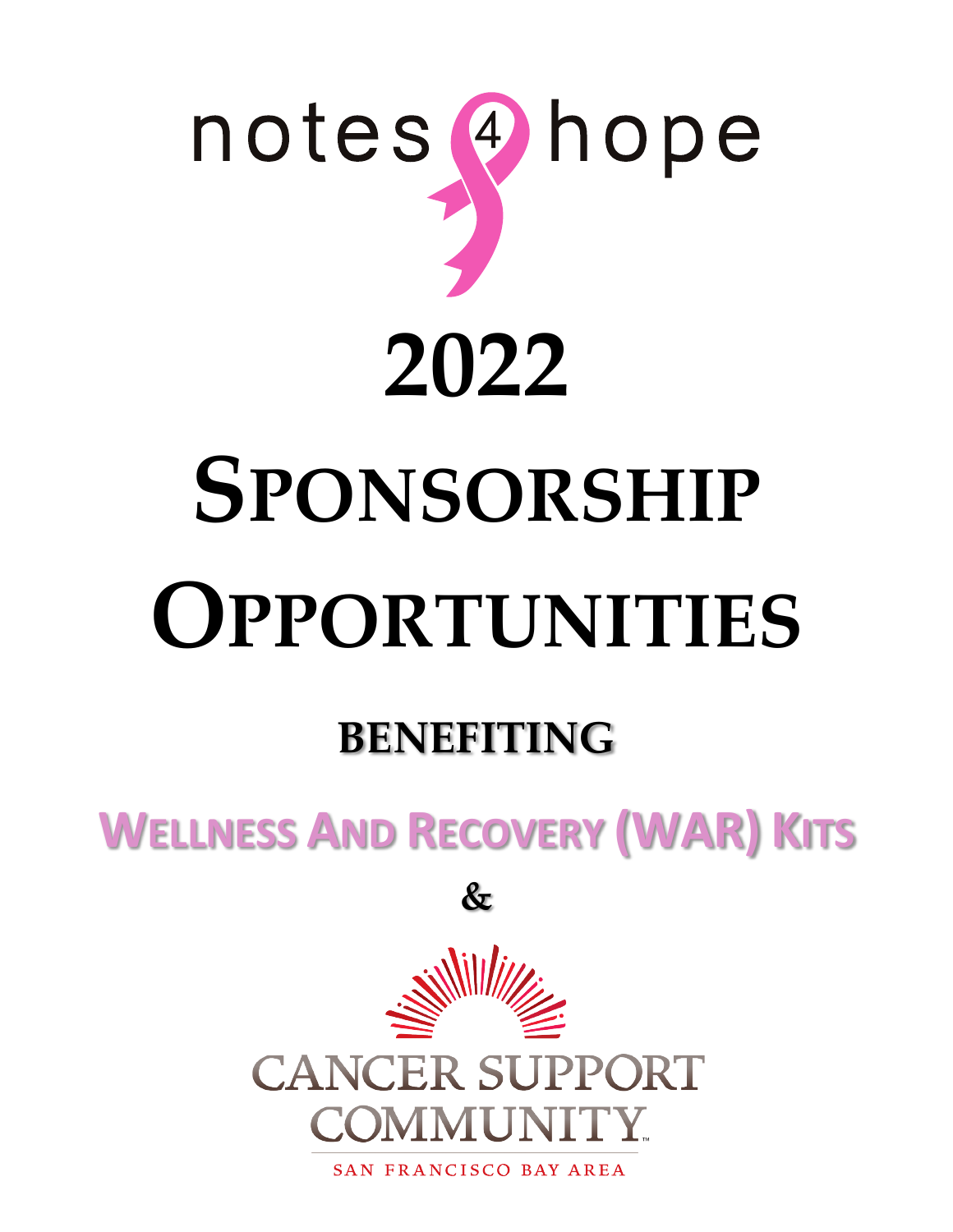

NOTES4HOPE IS A MISSION-BASED ORGANIZATION THAT BUILDS A COMMUNITY AROUND THE HEALING POWER OF MUSIC TO RAISE FUNDS AND PROVIDE EDUCATION FOR BREAST CANCER PREVENTION INITIATIVES.

#### DEAR PROSPECTIVE SPONSOR,

On behalf of the Notes4Hope Board and Directors and community, I would like to share exciting sponsorship opportunities that help extend our mission. It is possible to imagine a world without breast cancer and with your help, we can get there!

Did you know that one in eight women will be diagnosed with this disease in our lifetimes, but only 10% are a result of genetic causes? We believe we can stop this disease from occurring or reoccurring through creating a platform to provide education around breast cancer prevention. We do this with our community of music lovers and cancer haters, and through the generous donations from people like you!

Proceeds from this years' events help advance Notes4Hope's ability to deliver free Wellness And Recovery (WAR) kits to those in need, and also support our friends at the Cancer Support Community (CSC). CSC provides comprehensive integrative care — including counseling, support groups, nutrition, exercise, and patient education programs — for anyone with cancer, including their families and/or caregivers. Their *FREE* services enable cancer patients to increase their chances for survival, reduce their chances of recurrence, and provide for the highest possible quality of life - cancersupport.net.

Your contribution gets WAR kits into the hands of those in need, underwrites live music events, and helps to disseminate wellness and prevention education to our community at large.

Thank you,

Sandy Preto *Breast Cancer Survivor Notes4Hope Co-founder & President* sandy@notes4hope.org 925-202-8068

P.S. We have two benefit concerts already on the calendar this year, Aug 27 and Sept 10, with more to follow.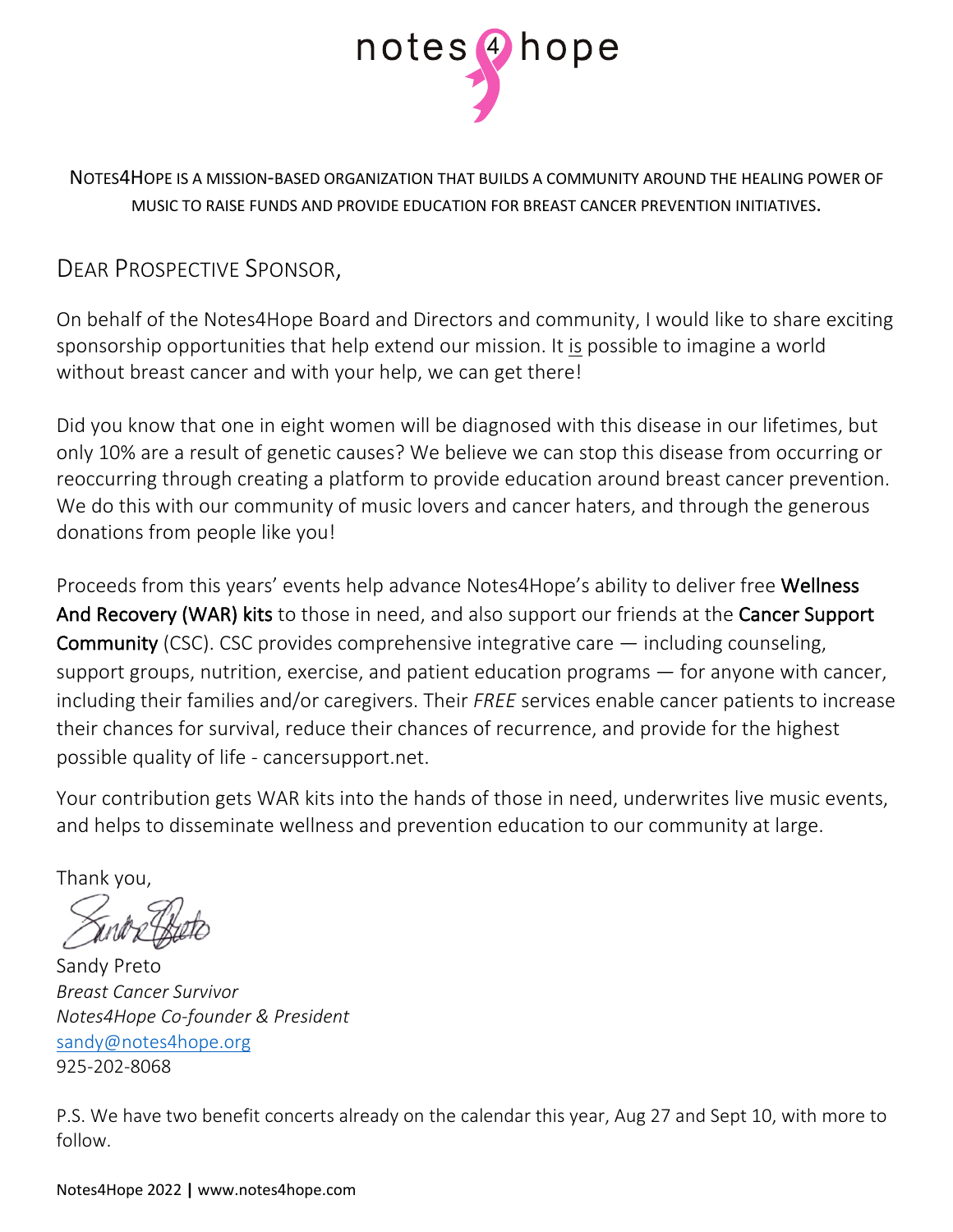

## **SPONSORSHIP LEVELS**

#### **PLATINUM SPONSOR -** \$15,000

- RESERVED PARKING (2 SPOTS) @ EACH EVENT
- RESERVED SEATING (6 SEATS) @ EACH EVENT
- VIP BAND MEET & GREET WITH WINE
- **PRIORITY BRANDING LEADING UP TO EVENTS** (SOCIAL MEDIA, EMAIL, WEBSITE)
- CO-SPONSOR FB EVENTS
- **PREMIER SPONSOR ON CONCERT TICKETS AND** NOTES4HOPE WEBSITE
- **PREMIER SPONSOR ON STEP & REPEATS**
- **PREMIER SPONSOR ON EVENT PROGRAMS**
- MULTIPLE PUBLIC ANNOUNCEMENTS PRIOR TO AND AT EVENTS

#### **GOLD SPONSOR -** \$5,000

- RESERVED SEATING (4 SEATS) @ EACH EVENT
- **SCALED BRANDING LEADING UP TO EVENTS**
- **LOGO ON CONCERT TICKET S**
- LOGO ON STEP & REPEATS
- **PUBLIC ANNOUNCEMENT AT EVENTS**

#### **SILVER SPONSOR -** \$2,500

- RESERVED SEATING (2 SEATS) @ EACH EVENT
- SCALED BRANDING LEADING UP TO EVENTS
- LOGO ON CONCERT TICKETS
- LOGO ON STEP & REPEATS

#### **RECORD YOUR OWN SPONSOR PASS** –  $$250 - $2,000$

- "OPEN AMOUNT" SPONSORSHIP IN EXCHANGE FOR ADVERTISING EXPOSURE
- BENEFIT(S) DETERMINED ON VALUE OF THE GIFT BASED ON AGREEMENT BETWEEN THE SPONSOR AND NOTES4HOPE

#### **IN-KIND SPONSOR**

**• GOODS OR SERVICES IN EXCHANGE FOR VISUAL** AND VERBAL RECOGNITION PRIOR TO AND AT EVENTS

## *"Music can change the world."*  **LUDWIG VAN BEETHOVEN**

**Notes4Hope Wellness & Recovery (WAR) kits** feature handpicked items that provide comfort during and after treatment, and education on making simple changes by swapping out daily-use products for clean, non-toxic versions, including skin items verified by the Environmental Working Group (EWG) Skin Deep database.

> *"Imagine your days filled with pain, uncertainty, and loneliness. There are no manuals on how to cope with marathon surgeries, nauseating chemotherapy, and the fatigue of radiation treatments. That's what I went through, and the experience taught me firsthand what support and information others need who are facing cancer." Sandy Preto, Breast Cancer Survivor, Co-Founder and President of Notes4Hope*

Notes4Hope 2022 **|** www.notes4hope.com